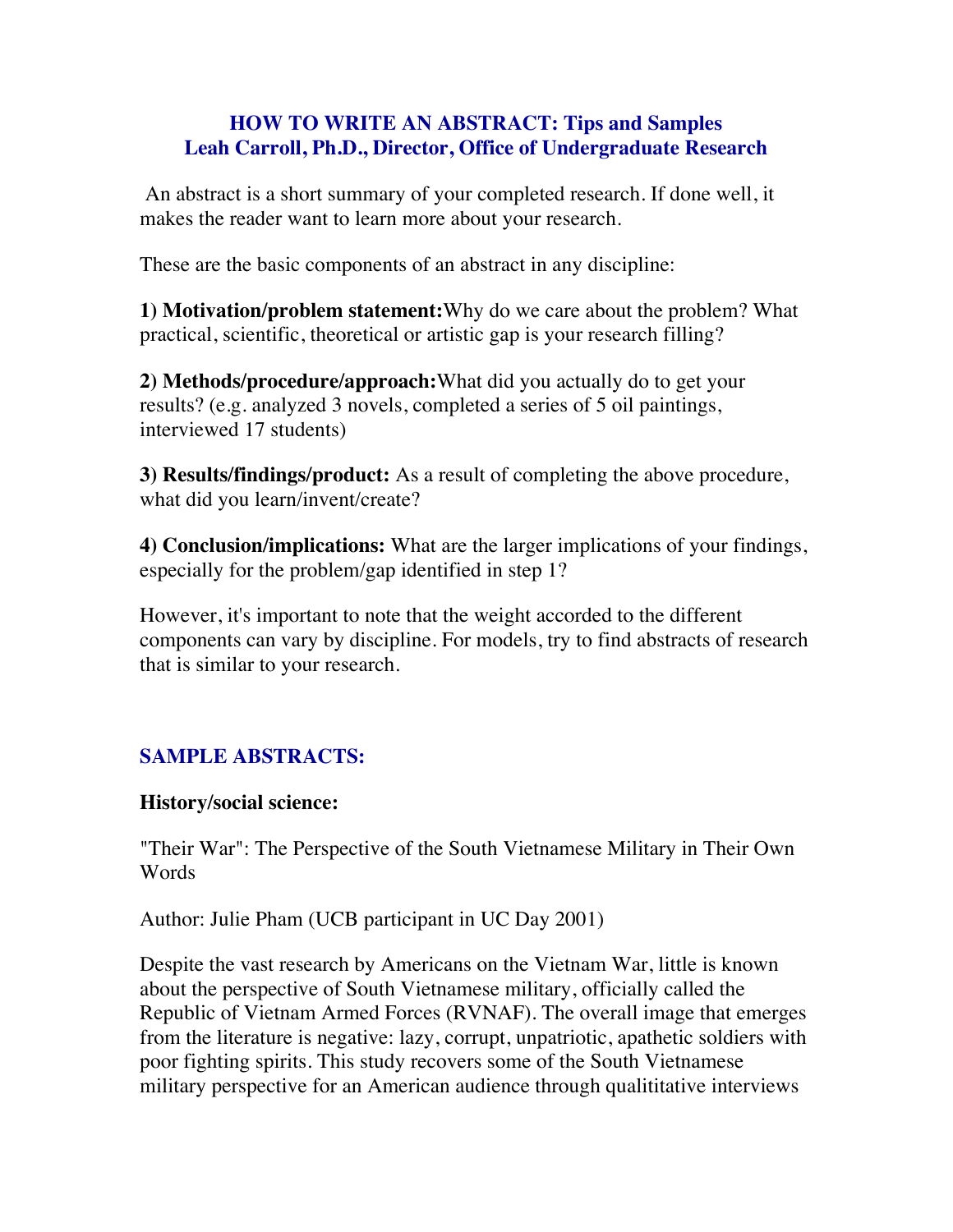with 40 RVNAF veterans now living in San José, Sacramento, and Seattle, home to three of the top five largest Vietnamese American communities in the nation. An analysis of these interviews yields the veterans' own explanations that complicate and sometimes even challenge three widely held assumptions about the South Vietnamese military: 1) the RVNAF was rife with corruption at the top ranks, hurting the morale of the lower ranks; 2) racial relations between the South Vietnamese military and the Americans were tense and hostile; and 3) the RVNAF was apathetic in defending South Vietnam from communism. The stories add nuance to our understanding of who the South Vietnamese were in the Vietnam War. This study is part of a growing body of research on non-American perspectives of the war. In using a largely untapped source of Vietnamese history &endash; oral histories with Vietnamese immigrants &endash; this project will contribute to future research on similar topics.

#### **Humanities:**

Violence, Subalternity, and El Corrido Along the US/Mexican Border

Author: Roberto Hernandez (UCB participant in UC Day 2001)

The Geopolitical divide that separates the United States and Mexico has long plagued the region with violence and conflict. However, its extent and political nature is often overshadowed and undermined by mainstream information outlets. The boundary inspires polarized reactions: tough on crime/immigration rhetoric from politicians and enforcement officials &endash; exemplified in current border militarization &endash; and appeasement through feel-good news reporting. Such contradictions desensitize and deny the essence and root cause of the conflict &endash; an ongoing sociopolitical, cultural, and economic struggle between the two nations. While information transmission in the north has a U.S. focus, south of the divide knowledge distribution is very Mexico-centered. However, the border region acts as a third space t hat gives birth to a distinct border gnosis, a unique form of knowledge construction among subaltern communities on both its sides. One form of subalternity, corridos, (border folk ballads), has functioned to create an alternative discourse to the borderlands imaginary. This study is an examination of the analysis and critique found in corridos that seek a critical approach to the violence at the nations' shared edges and its ensuing political implications. To illustrate their subaltern function, I will examine two incidents: the 1984 McDonalds shooting in San Ysidro, California, and the 1997 death of Ezequiel Hernández in Redford, Texas. these cases are indicative of the politically charged environment of a border region that in becoming an increasingly militarized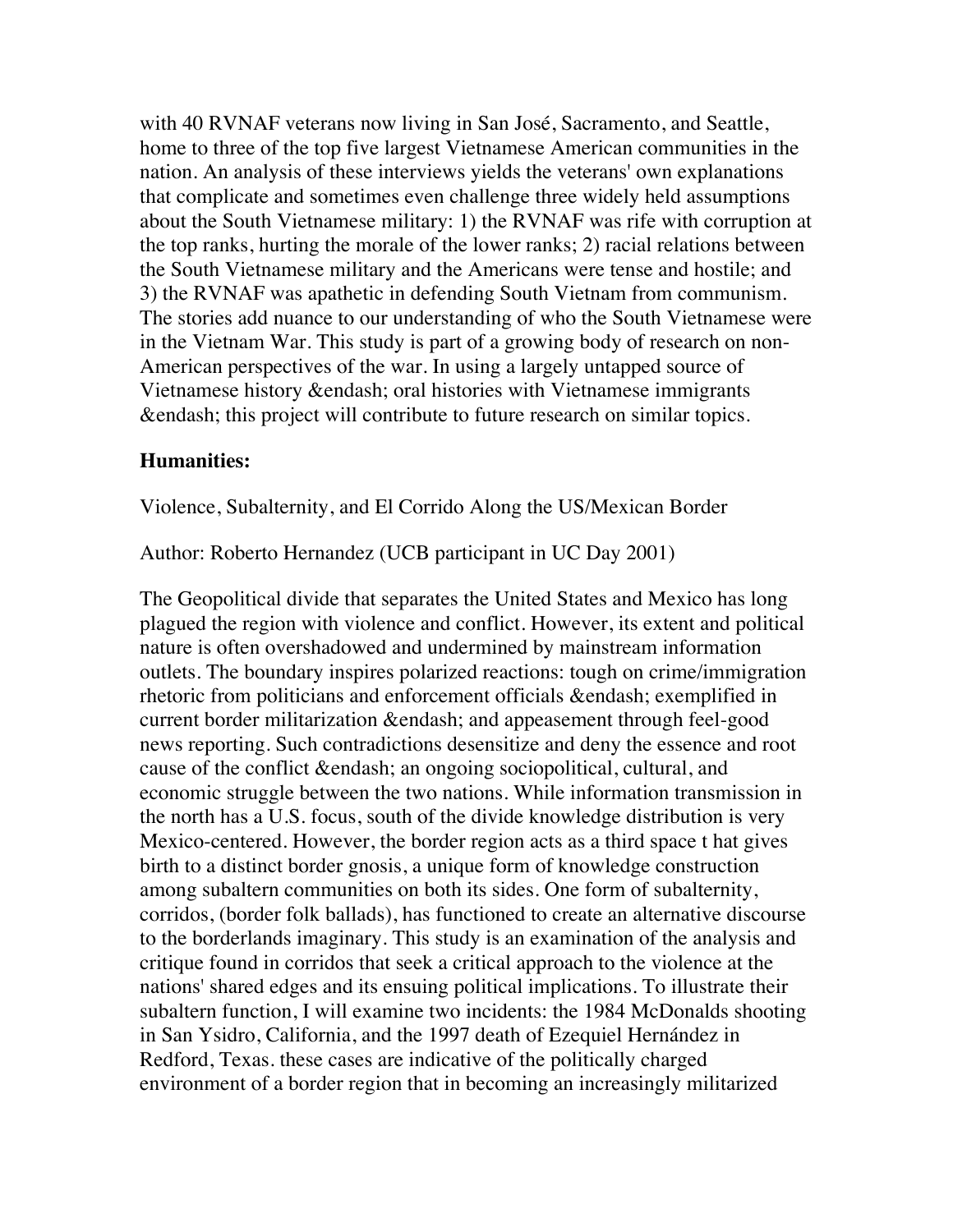zone has also set the stage for a cultural battle amongst different forms of knowledge construction and legitimation.

### **Biological Sciences:**

"The Listeria monocytogenes p60 Protein is not Essential for Viability in vitro, but Promotes Virulence in vivo"

Author: Sina Mohammedi, 2002 UC Day nominee and runner-up

Intracellular pathogens (agents which infect host cells), such as Mycobacterium tuberculosis and Listeria monocytogenes, cause very high mortality rates in the United States. Therefore, deciphering the mechanisms through which the pathogens cause disease is of great interest. Listeria infection of mice is a welldeveloped model system for studying the fundamentals of host-pathogen interactions. In vitro assays in animal cell cultures have helped show that Listeria causes illness by secreting molecules, called virulence factors, to the outside of the bacterial cell in order to affect the host organism. My work involves one such secreted protein, called p60. P60 is an antigen (an agent seen by the host immune system) implicated in regulated bacterial cell wall breakdown. The objective of this study was to examine two questions: first, is p60 essential to the viability of Listeria, as previously published? and second, is p60 a virulence factor in Listeria? To examine these questions, I contructed a Listeria strain lacking p60 (p60-). This new strain displayed no defect in viability. In fact, most standard in vitro pathogenicity assays were normal for p60-. However, when p60- was tested in a mouse (in vivo), a 1000-fold reduction in virulence was observed. This discovery suggests that p60 is indeed a key factor in the disease-causing ability of Listeria, but not essential for viability. Future studies will focus on the precise role of p60 in Listeria pathogenesis. This work increases our understanding of such diseases as tuberculoses, various food poisonings, and meningitis.

## **Engineering:**

"Quantifying the Mechanics of a Laryngoscopy"

Laryngoscopy is a medical procedure that provides a secure airway by passing a breathing tube through the mouth and into the lungs of a patient. The ability to successfully perform laryngoscopy is highly dependent on operator skill; experienced physicians have failure rates of 0.1% or less, while less experienced paramedics may have failure rates of 10-33%, which can lead to death or brain injury. Accordingly, there is a need for improved training